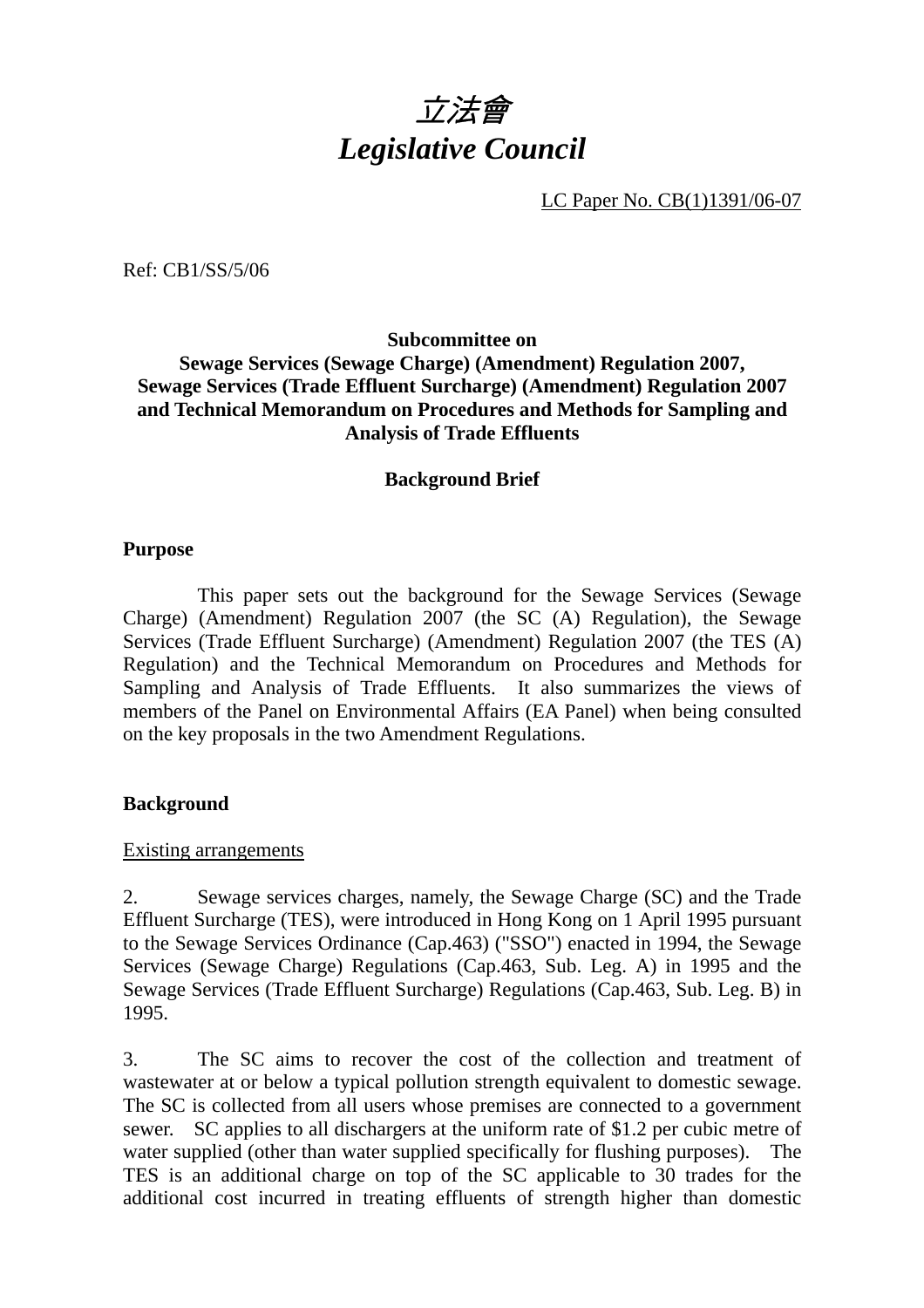sewage. Members of the same trades are subject to trade-specific generic TES rates, which are based on the respective generic Chemical Oxygen Demand (COD) value for each trade. Individual members of a trade are entitled to a lower TES rate if they can, through the reassessment process, prove that the effluent they discharge is weaker than that suggested by the relevant generic COD value.

## Review of the existing sewage services charging scheme

4. In the Policy Agenda 2005, the Administration pledged to review the existing sewage services charging scheme according to the polluter-pays principle with a view to achieving an equitable sharing within the community of the responsibility for funding sewage collection, treatment and disposal. The Administration completed the review in 2006 and developed a number of proposals which took into account the need to:

- (a) enhance the recovery rate of the operating costs attributable to the SC and thus provide further economic incentives to households and the trades to reduce sewage discharges;
- (b) recover the anticipated substantial increases in annual operating expenditure when the Harbour Area Treatment Scheme (HATS) Stage 2A and other additional treatment facilities come into place over the coming 10 years; and
- (c) ensure that the adjustments are modest, gradual and affordable to the community.

5. On 28 December 2006, the Administration announced that the review had been completed and recommended that the following package of proposals be adopted-

- (a) as a long term goal, the operating cost of sewage services be fully recovered from the whole community, including both the public and the trades, in accordance with the polluter-pays principle;
- (b) as an interim target, the SC be increased gradually so as to raise the cost recovery rate from about 54% at present to about 80% in 10 years' time; and the fee levels in the coming 10-year period be set out in a single item of legislation;
- (c) regarding the TES, to encourage pollution reduction measures and to address the concerns of the affected trades, the validity period of reassessments should be extended from one year to two years and the sampling requirement for small TES accounts (with daily pollution less than 50kg COD) be reduced from three days to two days; and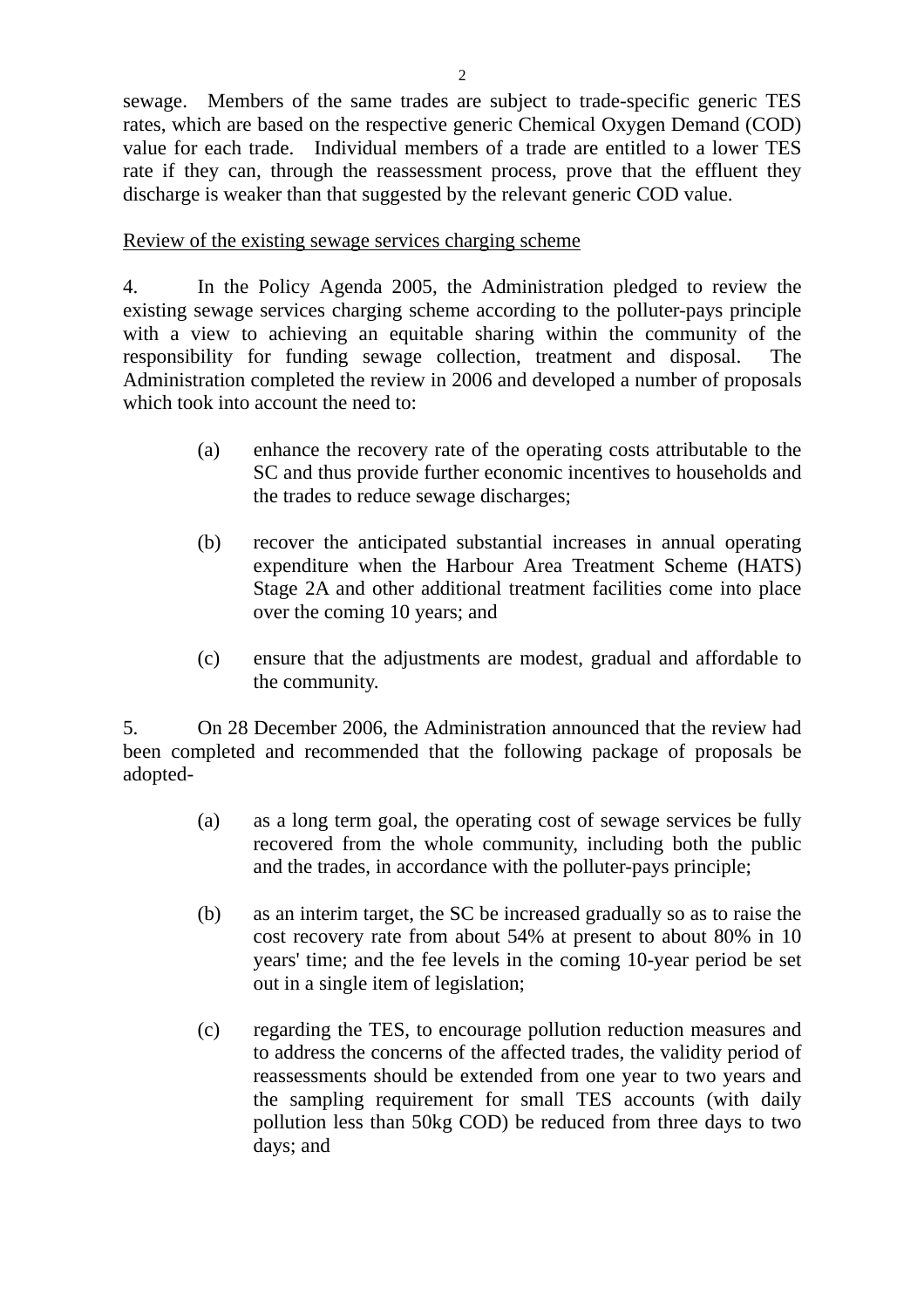(d) to aim to complete surveys of the quality of effluents of all trades subject to the TES within 12 months with a view to adjusting their generic COD values and TES rates with effect from 1 April 2008.

#### **The Amendment Regulations**

6. The SC (A) Regulation increases the rate of SC by yearly phases from \$1.20 to \$2.92 per cubic metre of water supplied (other than water supplied specifically for flushing purposes) over a period of 10 years starting from 1 July 2007. The TES (A) Regulation extends the period during which a re-assessed trade effluent surcharge rate is effective from one year to two years. The two Amendment Regulations will come into operation on 1 July 2007.

### **The Technical Memorandum**

7. The proposal to reduce the number of specified sampling days for small establishments from three to two, will be put into effect through amendments to the Technical Memorandum on the Procedures and Methods for Sampling and Analysis of Trade Effluents for the Trade Effluent Surcharge Scheme (the TM) issued by the Secretary for the Environment, Transport and Works (SETW) under section 13 of SSO. Accordingly, SETW has approved the amendments to the above TM to put into effect the necessary changes, with the understanding that the proposed amendments to the TM are part and parcel of the overall SC and TES review package to be considered by Legislative Council (LegCo) for approval. Under the amended TM (section 3.6.2), for formal applications for reassessments received by the Drainage Authority i.e. the Director of Drainage Services or his authorized representatives, on or after 1 July 2007, the sampling requirement for those establishments with daily discharge of less than 50kg COD will be reduced from three days to two days.

8. The Amendment Regulations and the TM were published in the Gazette on 23 March 2007 and tabled at the LegCo sitting on 28 March 2007.

### **Consultation with the EA Panel**

9. Prior to introduction of the subsidiary legislation, the Administration consulted the EA Panel on 5 and 22 January 2007. At the latter meeting, the EA Panel met with 11 deputations (**Appendix I**) and urged the Administration to take into consideration the views and concerns raised by deputations and Members when finalizing the relevant subsidiary legislation. The major areas of concern are summarized as follows:

### The Polluter-pays principle

10. The Panel noted that in line with the polluter-pays principle, the Government should bear the capital investment in sewage infrastructure, including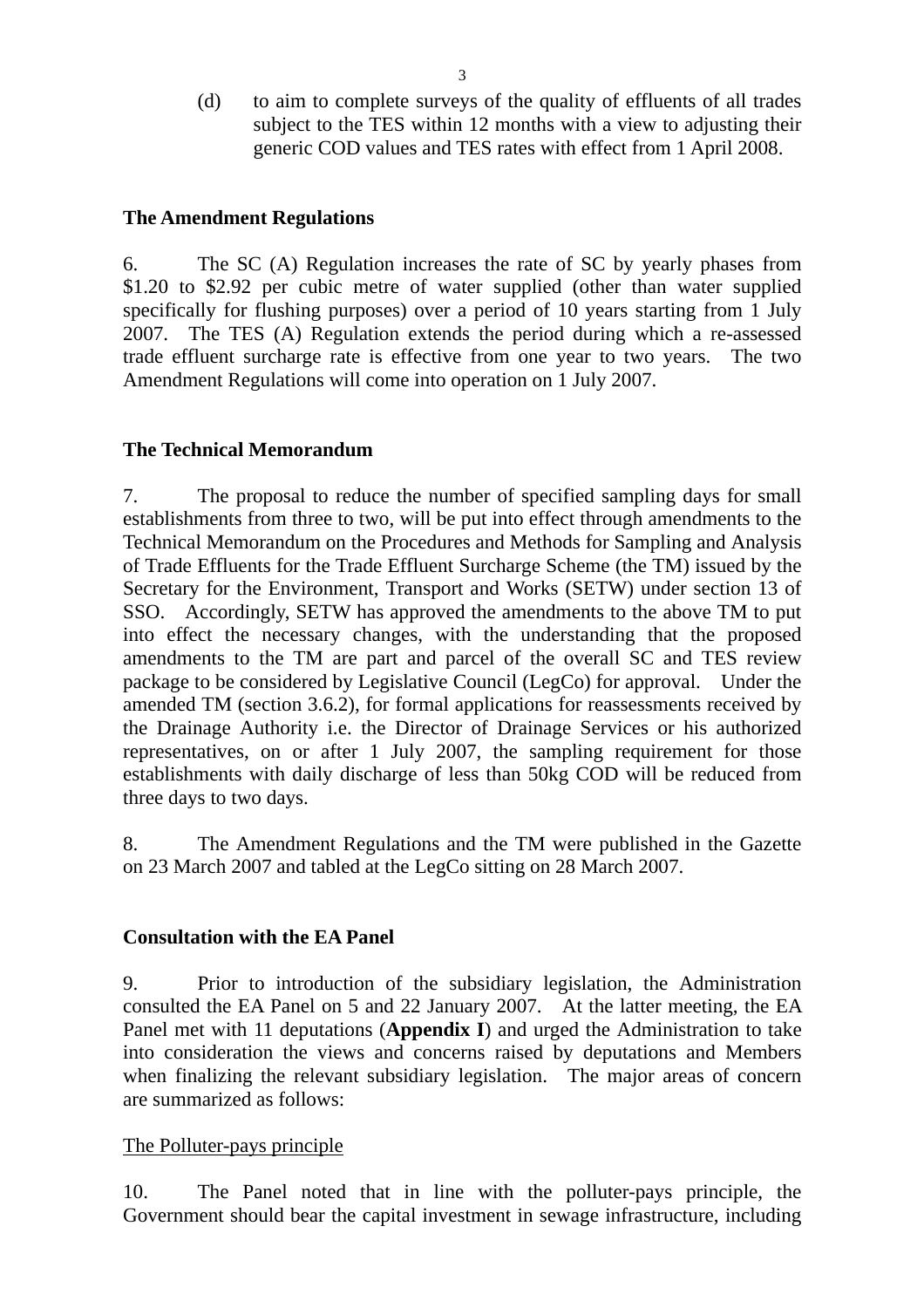the HATS Stage 2A, while users would shoulder the recurrent cost for the provision of sewage services through the payment of SC. Meanwhile, the Administration confirmed that it would conduct a review of the generic COD through trade-specific surveys which would take about 12 months to complete. While supporting the polluter-pays principle, members considered that the Administration should expedite the review.

11. The Panel also noted the call from the restaurant trade for early implementation of a revised TES rate for the trade.

## Increment of SC over a 10-year period

12. There was concern that specifying the SC fee levels for the coming 10 years in a single item of legislation without an interim review might have given excessive authorization to the Administration and set an undesirable precedent for other bureaux to propose similar fee-charging schemes. Query was also rasied as to whether it was proper for LegCo to approve SC increases for a period of 10 years which would straddle the next LegCo term.

13. The Administration's stance was that the proposed 10-year increment scheme sought to ensure a stable source of funding to support new sewage treatment projects in the pipeline for the coming decade and to provide certainty to consumers. Its legal advice also confirmed that the proposed legislation was legally and constitutionally in order. On account of the need for substantial investment in sewerage infrastructure, a number of green groups expressed support for the proposed 10-year adjustments in SC.

# Implementation of HATS Stage 2A and Stage 2B

14. There was general support for timely implementation of HATS Stage 2A. As regards HATS Stage 2B, the Panel noted that there were different views in the community on the timing for implementing Stage 2B. There was also concern about the implications of the substantial treatment cost of Stage 2B on SC and TES. The Administration had undertaken to move forward with Stage 2A while keeping in view the need to prepare for a review of the timing of implementation of Stage 2B in 2010-11.

## **Reference**

# 15. A list of relevant papers is at **Appendix II.**

Council Business Division 1 Legislative Council Secretariat 18 April 2007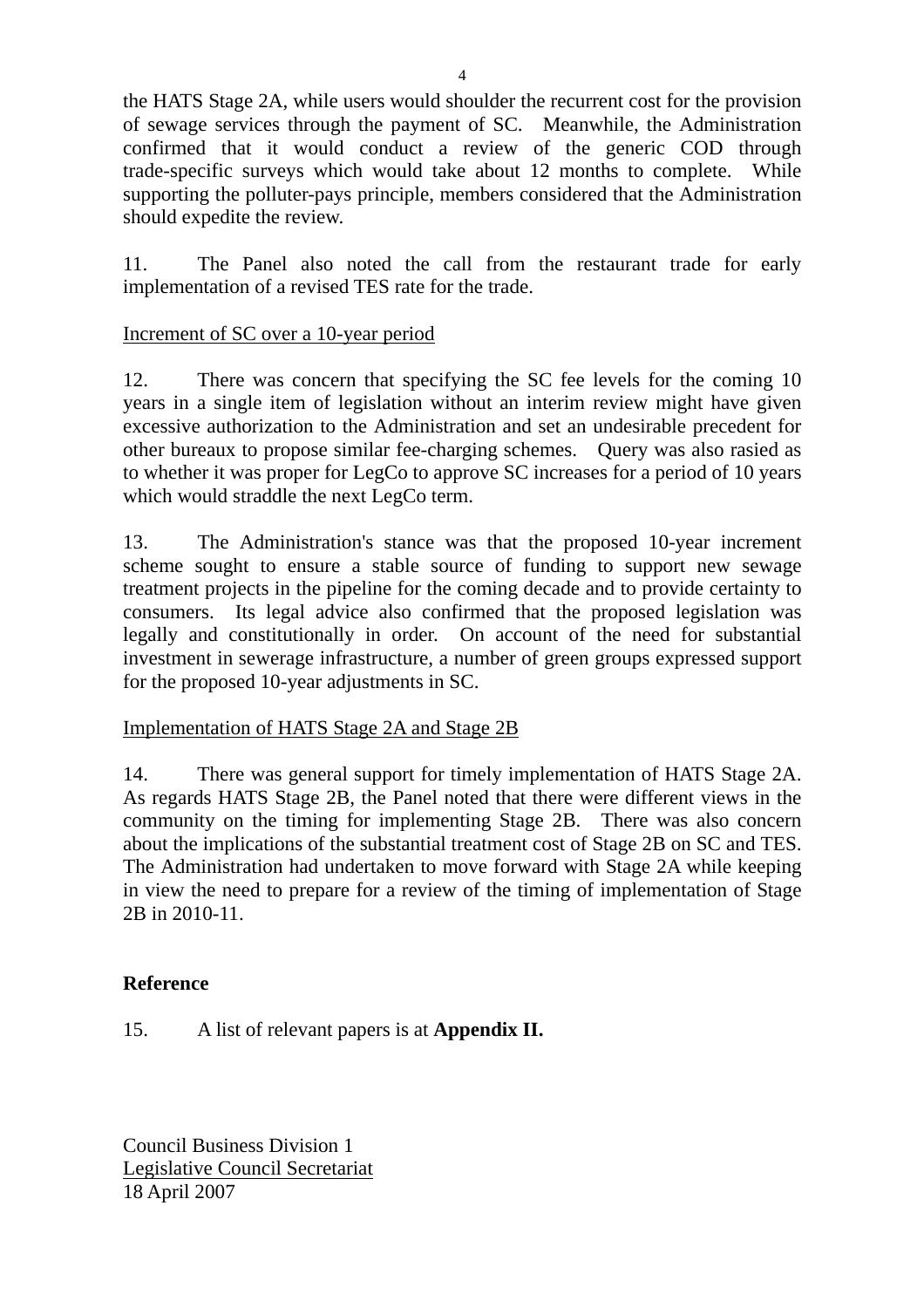## **Appendix I**

## **Organizations which have attended the meeting held by Panel on Environmental Affairs on 22 January 2007**

- 1. WWF Hong Kong
- 2. Hong Kong Marine Conservation Society
- 3. The Hong Kong Institution of Engineers
- 4. Association of Engineering Professionals in Society Ltd
- 5. Association of Restaurant Managers Ltd
- 6. Hong Kong Catering Industry Association
- 7. Factory Canteen Chamber of Commerce
- 8. The Association for Hong Kong Catering Services Management Ltd
- 9. Hong Kong Federation of Restaurants and Related Trades
- 10. Civic Party
- 11. The Conservancy Association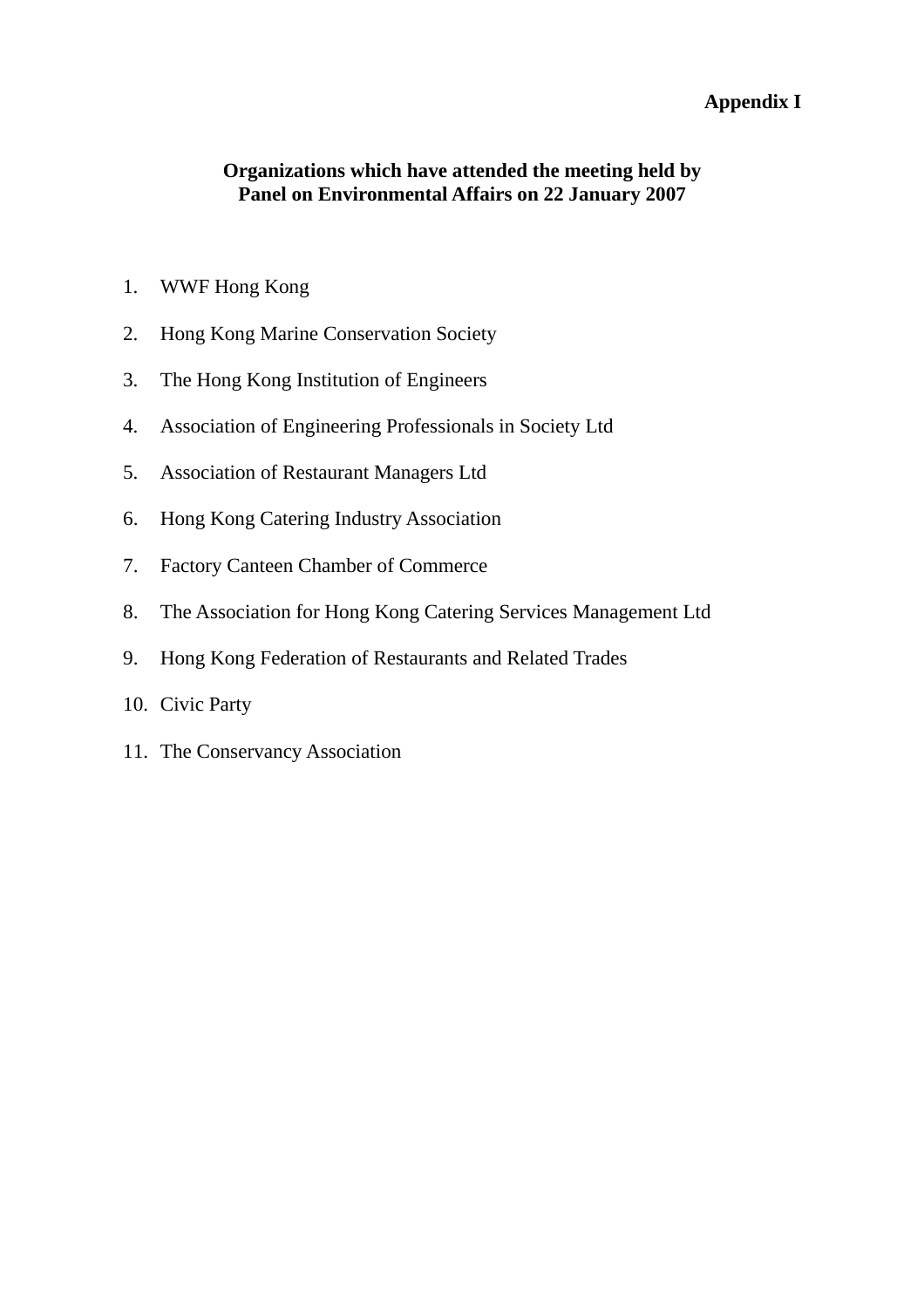# **Appendix II**

# **List of relevant papers**

| <b>Committee</b>                                                                                                 | <b>Paper</b>                                                                                                                                                                                                   | LC Paper No.         |
|------------------------------------------------------------------------------------------------------------------|----------------------------------------------------------------------------------------------------------------------------------------------------------------------------------------------------------------|----------------------|
| Special meeting<br>of Panel<br>on<br>Environmental<br><b>Affairs</b><br>(EA<br>5<br>Panel)<br>on<br>January 2007 | ✧<br>Administration's paper on "Application"<br>of the Polluter-pays Principle in the<br>Provision of Sewage Services"<br>http://www.legco.gov.hk/yr06-07/english/<br>panels/ea/papers/ea0105cb1-600-1-e.pdf   | $CB(1)600/06-07(01)$ |
|                                                                                                                  | ✧<br>Background brief on sewage service<br>charging scheme                                                                                                                                                     | $CB(1)617/06-07(15)$ |
|                                                                                                                  | http://www.legco.gov.hk/yr06-07/english<br>/panels/ea/papers/ea0105cb1-617-15-e.p<br>df                                                                                                                        |                      |
|                                                                                                                  | ✧<br>Minutes of the EA Panel special meeting<br>on 5 January 2007                                                                                                                                              | CB(1)930/06-07       |
|                                                                                                                  | http://www.legco.gov.hk/yr06-07/english/<br>panels/ea/minutes/ea070105.pdf                                                                                                                                     |                      |
| Meeting of EA<br>Panel<br>on<br>22<br>January 2007                                                               | Administration's paper<br>✧<br>"Progress"<br>on<br>Update on Harbour Area<br>Treatment<br>Scheme Stage 2A and the Proposal for<br>Applying the Polluter-pays Principle in<br>the Provision of Sewage Services" | $CB(1)742/06-07(10)$ |
|                                                                                                                  | http://www.legco.gov.hk/yr06-07/english/<br>panels/ea/papers/ea0122cb1-742-10-e.pdf                                                                                                                            |                      |
|                                                                                                                  | Updated<br>background<br>brief<br>✧<br>the<br>on<br>Harbour Area Treatment Scheme                                                                                                                              | CB(1)742/06-07(09)   |
|                                                                                                                  | http://www.legco.gov.hk/yr06-07/english/<br>panels/ea/papers/ea0122cb1-742-9-e.pdf                                                                                                                             |                      |
|                                                                                                                  | Letter dated 8 December 2006 from Hon<br>✧<br><b>Audrey EU</b>                                                                                                                                                 | $CB(1)572/06-07(01)$ |
|                                                                                                                  | http://www.legco.gov.hk/yr06-07/english<br>/panels/ea/papers/ea0122cb1-572-1-e.pdf                                                                                                                             |                      |